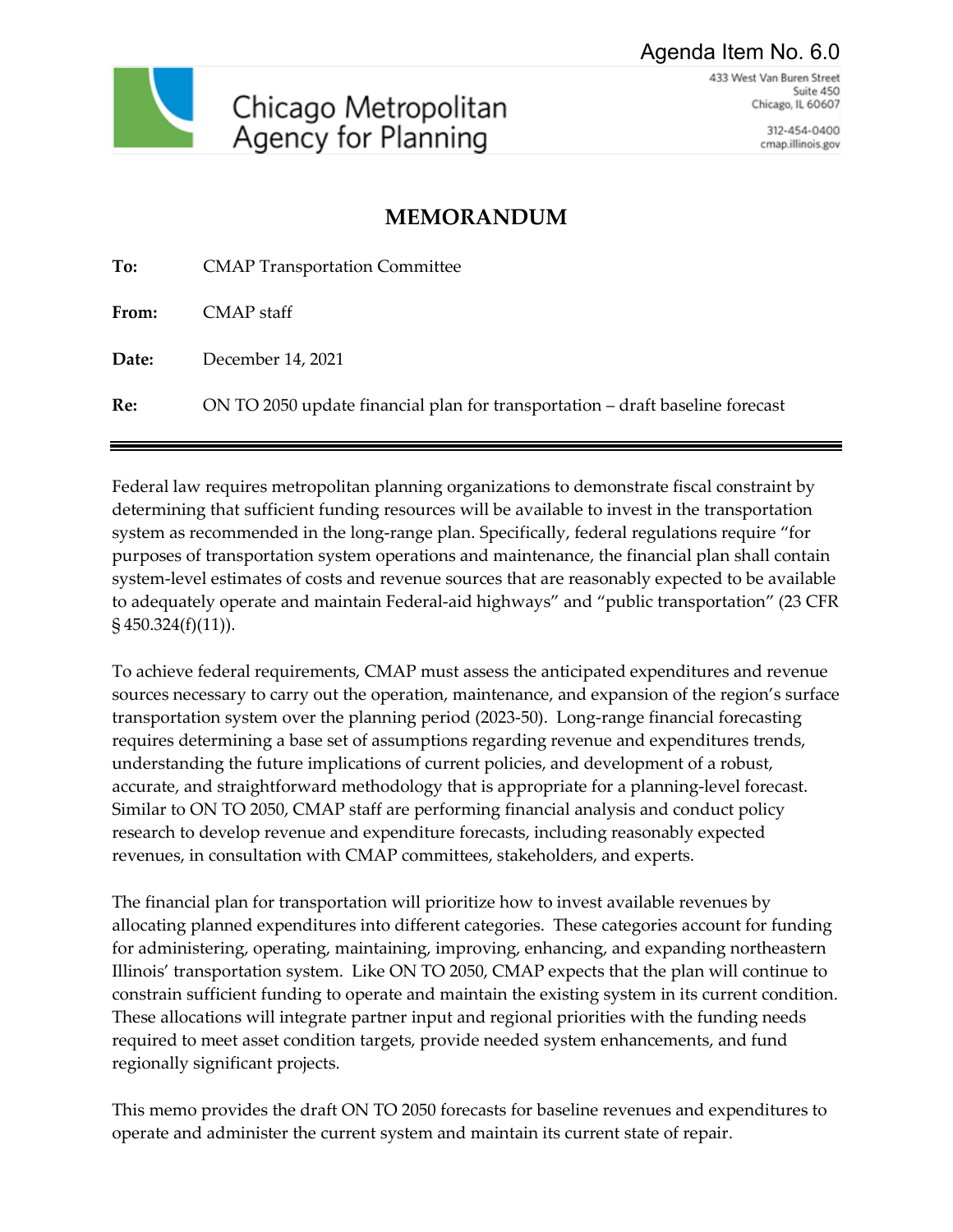# **Baseline revenues and expenditures**

As required by federal regulations, revenues and expenditures were forecast in year of expenditure dollars rather than real or constant dollars, meaning that inflationary increases are included in the forecasts. The following table summarizes the updated estimates for revenues and expenditures over the 28-year planning period (2023-2050). A methodology for each source is at the end of this memorandum. Note that baseline revenues include local, state, and federal revenue streams already in place.

| <b>Federal revenues</b>                               | \$80.8  |
|-------------------------------------------------------|---------|
| <b>State revenues</b>                                 | \$200.4 |
| Local revenues                                        | \$208.4 |
| <b>Total baseline revenues</b>                        | \$489.6 |
| Roadway operating/administering expenditures          | \$120.0 |
| Transit operating/administering expenditures          | \$136.3 |
| Roadway capital maintenance                           | \$109.4 |
| Transit capital maintenance                           | \$63.7  |
| <b>Total expenditures</b>                             | \$429.5 |
| Difference between baseline revenues and expenditures |         |

**Draft forecast of baseline revenues and expenditures, 2023-50, in billions** 

CMAP staff estimates that the revenues forecasted to be available over the planning horizon will be sufficient to operate and maintain the transportation system in its current condition. However, the expected funding would be insufficient to cover regional priorities for improving asset condition, enhancements, or expansions to the system. To meet the region's asset condition targets, fiscally constrain enhancements and expansions within the long-range planning context, and ensure sufficient operational funding the region will need to continue to prioritize existing ON TO 2050 recommendations for new and innovative revenue sources as major policy priorities in the update to ON TO 2050.

**Baseline revenues.** The baseline revenue forecast includes all existing revenue sources the region receives for transportation purposes. The forecasts assume that northeastern Illinois will continue to receive revenues from federal, state, and local sources for constructing, operating, administering, and maintaining the current roadway and transit system. This includes periodic transit fare and toll rate increases, which will be necessary to ensure sufficient revenues to pay for these systems over the 32-year planning period.

Since the adoption of ON TO 2050, the State of Illinois approved Rebuild Illinois, a capital plan that provides for increases in several revenue sources, including the state motor fuel tax, state motor vehicle registration fees, and other transportation user fees. These revenues were already included in ON TO 2050's forecast as either assumed future capital programs or reasonably expected revenues, depending on the source. The forecast also assumes two more state capital programs will be enacted during the planning period, which will ensure the region's ability to make capital investments in the transportation system.

In addition, the Infrastructure Investment and Jobs Act (IIJA) was enacted on November 15, 2021. Northeastern Illinois will receive a portion of the more than \$567 billion in transportation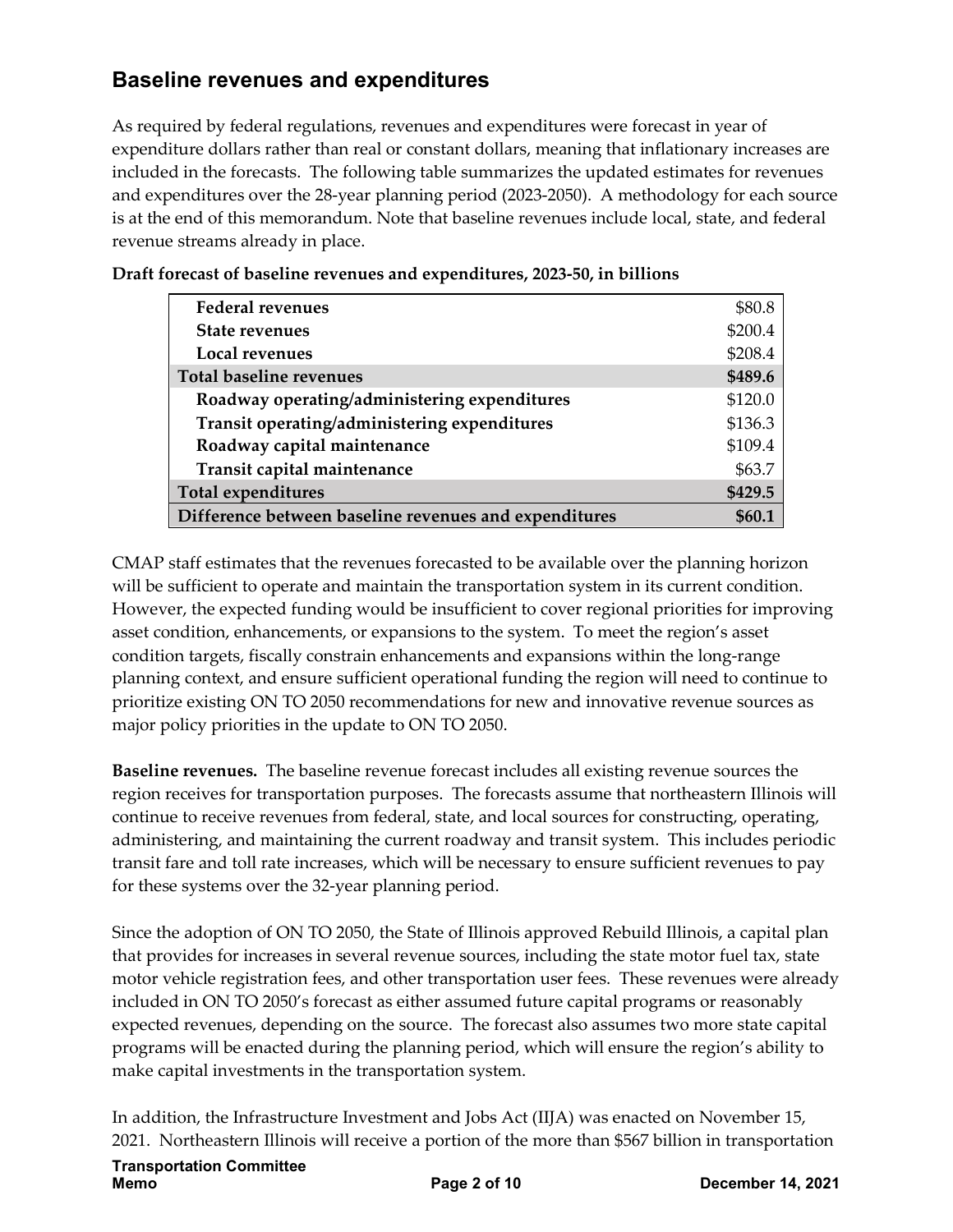funding between 2022 and 2026. The funding represents a funding increase over existing federal transportation programs. The forecast will assume that this level of funding continues through the planning period, with trends in annual increases similar to those previously experienced over the past twelve years. To ensure continued federal funding for transportation without the need for non-transportation revenue infusions, the federal government should increase the federal gas tax and index it to an inflationary measure, and implement innovative user fees as was described in ON TO 2050.

As the planning period begins in 2023 and lasts until 2050, the pandemic impacted some of the revenue forecasts. Toll revenue is assumed to start out at a lower level than previously assumed, resulting in a lower overall revenue forecast. Similarly, transit fare revenue and other transit operating revenue begins at a lower point than anticipated in the original ON TO 2050 forecast. The forecast assumes that ridership will return to prior levels by the beginning of the planning period, rather than continue to grow to the extent previously assumed. Should ridership and resulting fare revenue not substantially return to prior levels by the beginning of the planning period, it is assumed that fare revenue will be supplemented by other federal or state operating support.

**Expenditures to operate and administer the existing system.** This category includes the cost of administering, operating, and servicing debt for the region's roadway and transit system. This assumes no operational enhancements, but the continued operation of the existing system. This includes employee costs, rent, utilities, non-capital repairs, fuel, debt service, as well as other costs needed to administer daily operations of the transportation system.

Forecasts for the operation and administration of IDOT District 1, Illinois Tollway, county transportation departments, the RTA, and transit service boards were estimated from historical expenditures. Municipal and township operating and administration forecasts were derived from U.S. Census of Governments data on highway operating expenses from 2017, the most recent year available.

**Expenditures to maintain the system in its current condition.** The forecast includes the cost of capital maintenance on the region's roadway and transit system based on maintaining current conditions. These expenditure forecasts include capital maintenance expenditures completed in tandem with Regionally Significant Projects. This forecast does not include any costs that would address a need for increased capacity on the transportation system.

Overall, the condition of the system has declined since the adoption of ON TO 2050. The most recent data available indicate that 85.8 percent of the bridge deck area are in acceptable condition, a decline from 90.7 percent in 2016. Due to a change in the methodology for calculating road condition, similar comparisons are not available for roadways. Similarly, fewer transit assets overall are in a state of good repair. The following table provides more detail by transit asset category.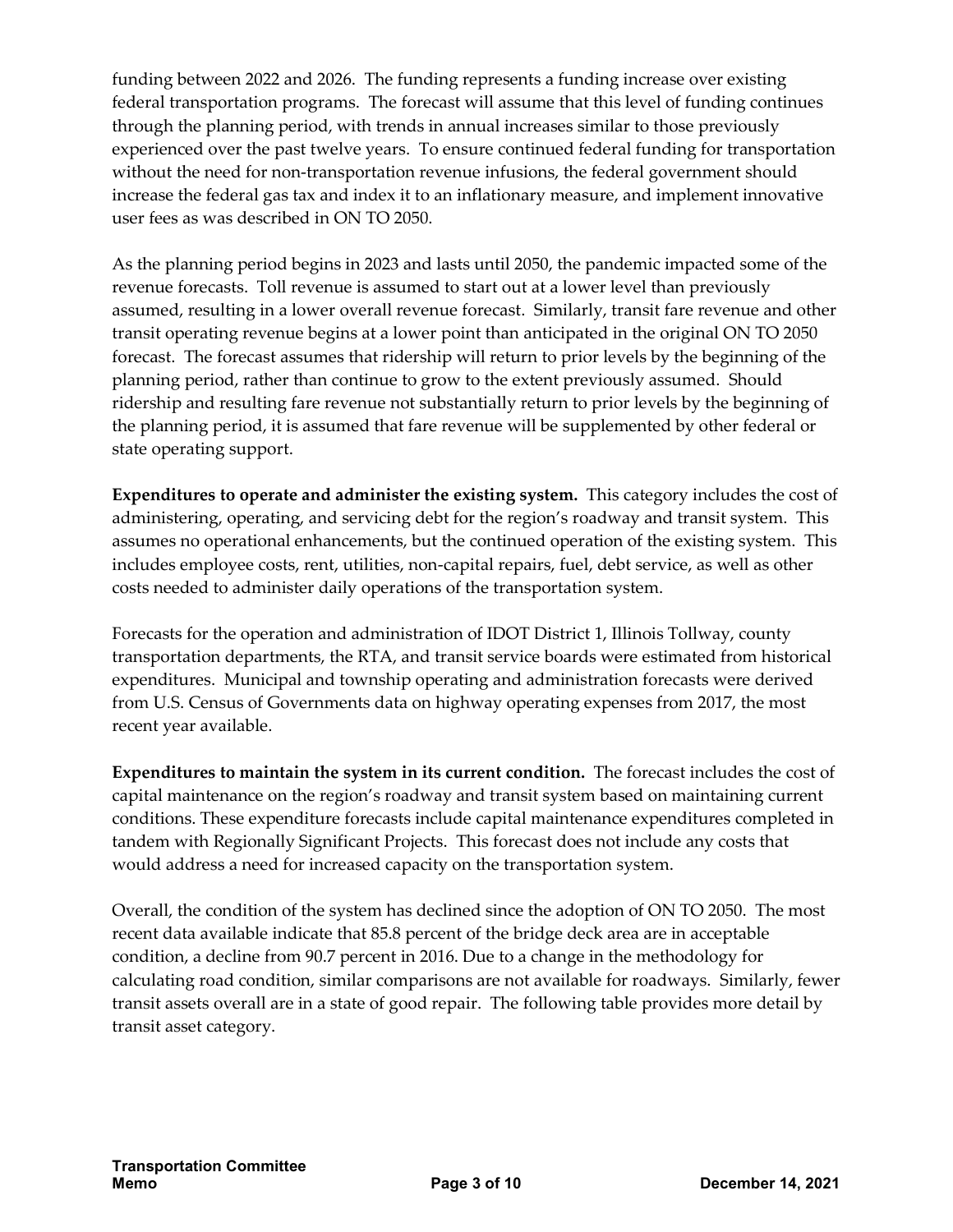| Category                           | <b>Measure</b>               | 2016    | 2020  |
|------------------------------------|------------------------------|---------|-------|
|                                    | <b>Buses</b>                 | $8.4\%$ | 6.7%  |
| Vehicles (% beyond useful<br>life) | Rail                         | 16.9%   | 30.2% |
|                                    | Non - fixed route            | 28.9%   | 43.4% |
| <b>Track Condition</b>             | % w/performance restrictions | N/A     | 5.7%  |
| Facilities                         | Marginal or fair             | 21.0%   | 20.6% |
| Non - Revenue Vehicles (%          | Vehicles                     | 22.7%   | 37.7% |
| beyond useful life)                | Equipment (Rail)             | 44.5%   | 62.6% |

#### **Transit asset condition by federal performance measure category**

Source: National Transit Database

The expenditure forecast is based on the investment needed to keep these conditions constant and not increase the backlog of facilities in fair or poor condition. As such, it will cost less over the planning period to maintain transit and bridge assets in worse condition. However, the plan will include funding allocations to meet targets for pavement, bridge, and transit asset condition that will represent an improvement over current conditions. These findings also underscore the importance of preventative maintenance as it will cost more to meet these targets than it would have if condition had been maintained.

Condition forecasts were developed in consultation with implementers. For roadways with condition data, CMAP staff used IDOT's asset management spreadsheet tool to forecast the cost to maintain pavement condition in its current condition. Staff used the spreadsheet tool provided by IDOT to forecast pavement condition and expenditures on state roadways, as well as other National Highway System roadways. Similarly, the RTA's Capital Optimization Support Tool (COST) was used to forecast transit asset condition and investment needs. CMAP used an in-house model based on National Bridge Inventory data to forecast bridge maintenance needs. Staff forecasted maintenance on other roadway assets, such as local roads, based on assumptions of the typical cycles with which roadway maintenance projects are performed today. These capital assets make up a large portion of the forecast, in part because local roadways make up the majority of the region's roadway network.

## **Forecast methodology**

This section will discuss the specific methodologies used for projecting revenues for ON TO 2050 update over the 2023-2050 planning period.

#### **Baseline revenues**

Baseline revenues include funding sources the region currently receives for transportation purposes and do not include any new sources. The forecasts assume that northeastern Illinois will continue to receive revenues from federal, state, and local sources for constructing, operating, administering, and maintaining the current roadway and transit system.

#### *Locally programmed federal revenue - \$13.9 billion*

These funds represent the annual federal apportionment that is passed to the Chicago region for programming. This includes the federal fund sources of CMAQ, Transportation Alternatives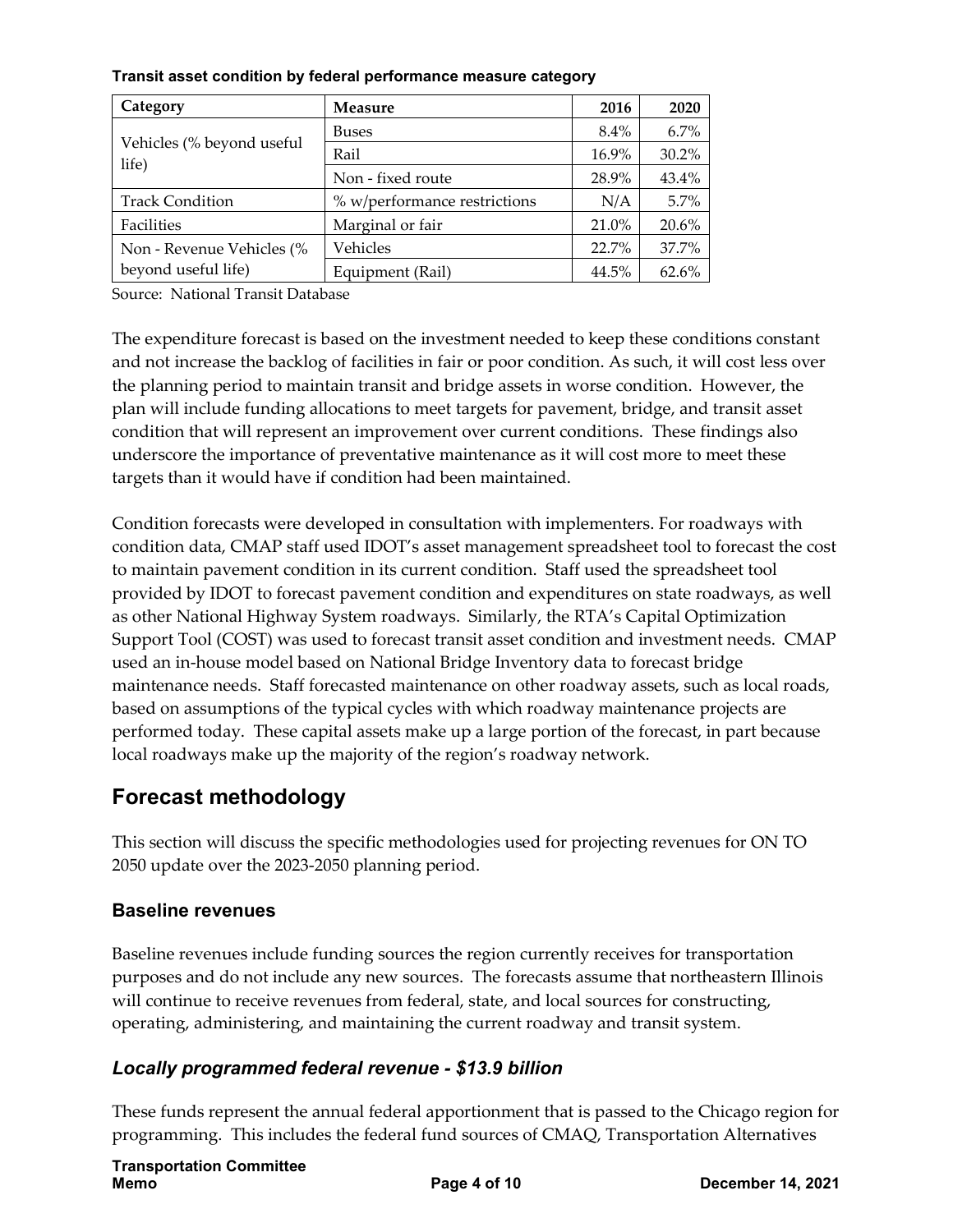Program-Local, Carbon Reduction Program, Surface Transportation Program-Local, and Surface Transportation Program-Counties.<sup>1</sup> Revenue estimates through 2026 are based on CMAP estimates for expected funding from IIJA. Revenues were assumed to grow 1.5 percent annually based on trends over the past 12 years.

#### *Federal revenue from discretionary programs - \$10.4 billion*

Forecasted revenues include those allocated by the federal government at the discretion of U.S.DOT, rather than by formula. The region is assumed to receive a similar share of grants over the planning period as it has in recent years. Programs tend to vary over time, with current programs including New Starts, BUILD, INFRA, All Stations Accessibility Program, Congestion Relief Program, Reconnecting Communities Pilot Program, RAISE, Safe Streets and Roads for All, Active Transportation Infrastructure Investment Program, and Strengthening Mobility and Revolutionizing Transportation (SMART).

#### *Federal transit revenue - \$27.0 billion*

Forecasted revenues include State of Good Repair and Urbanized Area Formula Grant programs, as well as other federal transit formula grants.[2](#page-4-1) Revenue estimates through 2026 are based on CMAP estimates for expected funding from IIJA. After 2026, revenues are forecast to grow at a rate of 1.5 percent annually, based on trends over the past 12 years.

#### *State-programmed federal highway revenue - \$29.6 billion*

These funds represent the annual federal apportionment programmed by the state of Illinois. This includes the federal fund sources of National Highway Performance Program; Surface Transportation Program; National Highway Freight Program; Highway Safety Improvement Program; Transportation Alternatives Program; Recreational Trails; the Bridge Investment Program; National Electric Vehicle Formula Program; and the PROTECT program.[3](#page-4-2) Revenue estimates through 2026 are based on CMAP estimates for expected funding from IIJA, and 74.43 percent of the statewide total annual apportionment in those years was assumed to go to northeastern Illinois. After 2026, 45 percent of the statewide total annual apportionment was assumed to go to northeastern Illinois, and revenues were assumed to grow 1.5 percent annually based on trends over the past 12 years.

#### *State motor fuel tax - \$46.6 billion*

The current MFT rate is 39.2 cents per gallon (46.7 cents per gallon of diesel). The base rate is indexed to inflation and was assumed to grow an average of 2.5 percent annually.

These funds include the portion of state motor fuel tax revenue retained by the Illinois Department of Transportation (IDOT) for the Road Fund and State Construction Account. After

<span id="page-4-0"></span> <sup>1</sup> Se[e http://www.cmap.illinois.gov/mobility/strategic-investment/regional-transportation-programs.](http://www.cmap.illinois.gov/mobility/strategic-investment/regional-transportation-programs)

<span id="page-4-1"></span><sup>2</sup> For more information on Federal Transit Administration programs, see [https://www.transit.dot.gov/grants.](https://www.transit.dot.gov/grants) 

<span id="page-4-2"></span><sup>&</sup>lt;sup>3</sup> For more information on Federal Highway Administration programs, see [https://www.fhwa.dot.gov/specialfunding.](https://www.fhwa.dot.gov/specialfunding)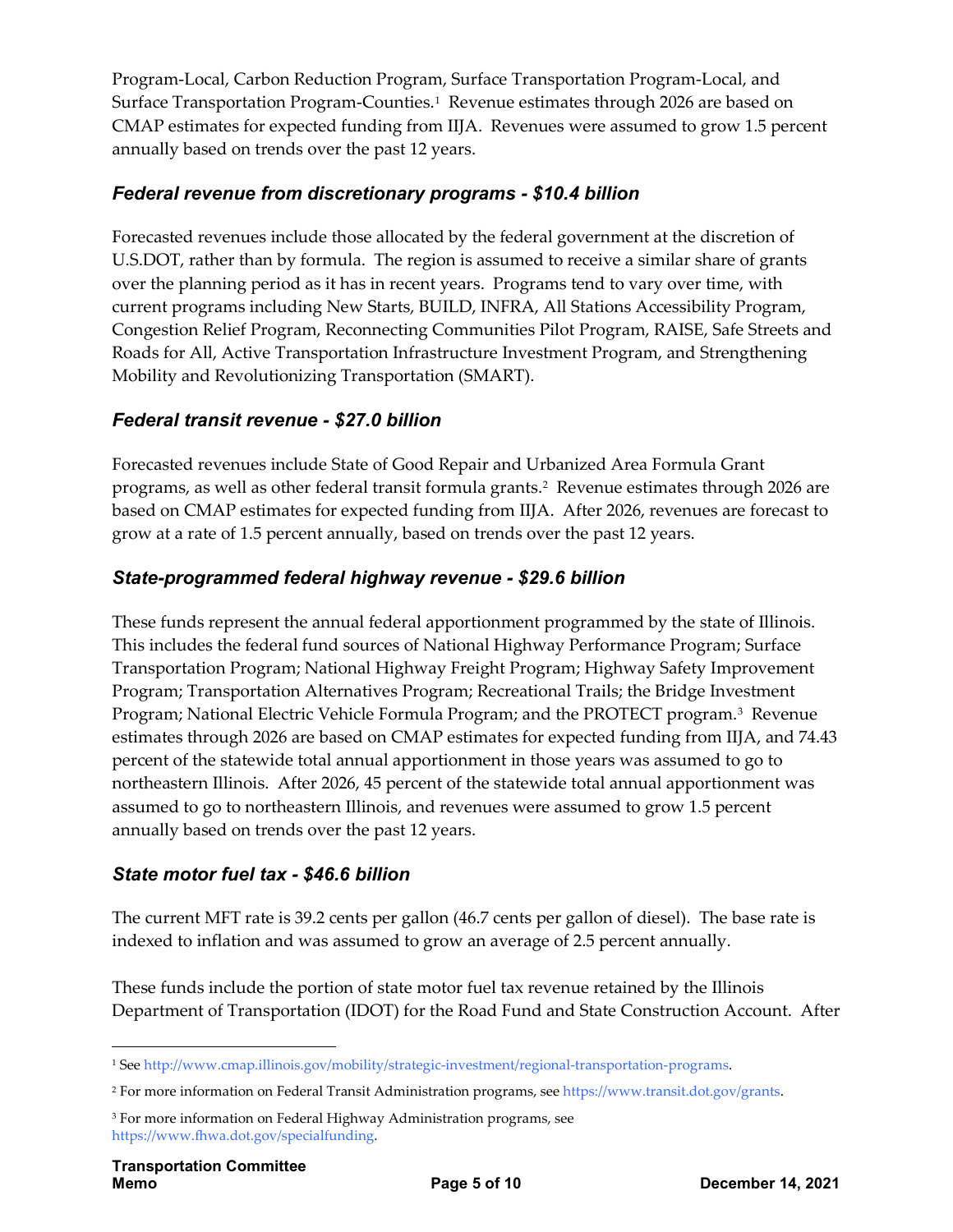accounting for various statutory deductions, the region is assumed to receive 45 percent of these revenues for the purposes of funding state road construction and maintenance projects, estimated to total \$18.5 billion. The Regional Transportation Authority also receives funding based on allocations set in statute, which is forecast to total \$10.6 billion. This forecast also includes statutory disbursements to counties, townships, and municipalities, forecasted to total \$17.6 billion. Statutorily, Cook County receives a 16.74 percent share, and the remaining county share is based on motor vehicle registration fees received. Township share is based on share of mileage of township roads, and municipal share is based on population.

CMAP used forecasted annual vehicle miles traveled (AVMT) and average miles per gallon (MPG) to estimate revenue. For AVMT, CMAP used 2045 forecasts developed by the Illinois Department of Transportation, and extrapolated the forecast to 2050. Average annual percent change in AVMT between 2023-50 was 0.8 percent for passenger vehicles and 0.7 percent for other vehicles.

For passenger vehicle MPG estimates, CMAP created estimates based on National Highway Traffic Safety Administration (NHTSA) rules for Corporate Average Fuel Economy (CAFE) standards, estimated standards for 1978 through 2029 model years for cars and light trucks, and data about vehicle fleet from the Federal Highway Administration's 2017 National Household Travel Survey. CMAP estimates that vehicle fuel economy for passenger vehicles statewide will reach a fleetwide average of 29.3 MPG by 2050. While these CAFE standards are currently being finalized by the federal government, fuel economy across the entire vehicle fleet is still expected to increase with consumer choice, new technology, and adherence to standards promulgated by other states. For non-passenger vehicles, MPG was assumed to improve with NHTSA fuel efficiency standards for medium- and heavy-duty vehicles.

### *Sales tax on motor fuel - \$5.8 billion*

The state's portion of the state retailer's occupation tax generated from the sale of motor fuel will be deposited in the Road Fund, with increasing portions allocated to the Road Fund during 2023, 2024, and 2025, and 100 percent in 2026 and thereafter. The forecast uses average Midwest gas prices from the U.S. Energy Information Administration from the past year, \$2.51 for regular and \$2.82 for diesel, and deducts various taxes included in the prices. The forecast assumes that the price of motor fuel will grow at a rate of 0.1 percent annually. Gallonage assumptions are the same as above.

### *State motor vehicle registration fees and other state fees - \$32.5 billion*

These revenues include annual vehicle registration fees, certificate of title fees, overweight fines, permit fees, and operator's license fees collected by the State that are deposited into the Road Fund and State Construction Account. Motor vehicle registration fee revenues to the Road Fund and State Construction Account were assumed to grow at a rate of approximately 0.5 percent annually. Other types of fees in this category were forecast to grow approximately 1.8 percent annually. The region is assumed to receive 45 percent of these revenues for the purposes of funding state road construction and maintenance projects. Recent fee increases enacted as part of Rebuild Illinois are included here, but future fee rate increases were not assumed in this category, as they would likely be accounted for in future state capital programs.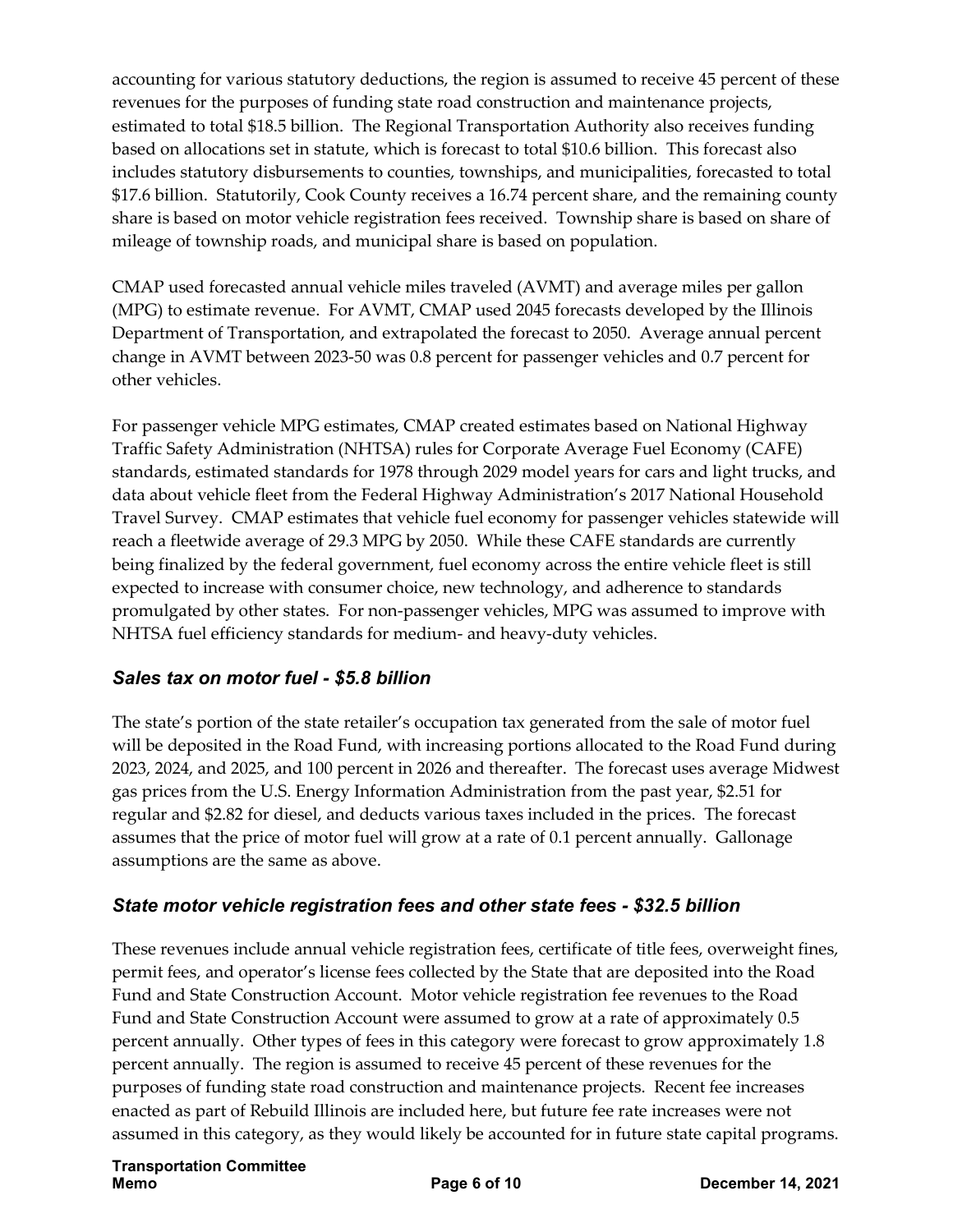### *State capital program - \$39.2 billion*

State capital programs are typically funded with a variety of revenue increases, including fee increases on sources like vehicle registration and certificate of title. It is assumed that the state will enact a capital program two additional times during the planning period, in ten year intervals. Funding levels were assumed to grow 2.5 percent annually, with Rebuild Illinois funding levels assumed as the baseline.

#### *Tollway revenue - \$74.7 billion*

This forecast includes toll revenues forecasted to be collected on the 294-mile system, as well as other operating revenues. The current toll rate structure went into effect in 2012, with the commercial rate adjusted annually for inflation. Toll revenue projections were derived from estimates prepared for the Illinois Tollway by CDM Smith in November 2020. The projection assumed that the annual adjustment in commercial toll rates would be 2 percent annually. CMAP also included an assumption of two passenger toll rate adjustments throughout the planning period. Other operational revenues, such as concessions and miscellaneous income, were forecast to grow at a compound rate of 2.3 percent annually.

#### *State Public Transportation Fund - \$18.4 billion*

These funds represent state matching funds for transit, which are equal to 30 percent of Regional Transportation Authority (RTA) sales tax, state use tax disbursements to the RTA, and the portion of Chicago real estate transfer tax revenues reserved for the CTA. The forecast equals 30 percent of the forecasts of these revenues.

#### *Other state transit - \$0.7 billion*

The State has provided funding annually to support Pace Americans with Disabilities Act (ADA) Paratransit service since 2010. The State also provides reduced fare reimbursements to the service boards. Both reduced fare reimbursements and ADA support are forecast to remain at current levels annually for the planning period, \$17.6 million and \$8.4 million respectively.

#### *RTA sales tax - \$65.9 billion*

The RTA sales tax is equivalent to 1.25 percent of sales in Cook County (including the RTA sales tax and the RTA's share of the state sales tax) and 0.75 percent of sales in DuPage, Kane, Lake, McHenry, and Will counties. The RTA receives two-thirds of the collar county revenues. Sales tax revenues accruing to the RTA are assumed to grow 2.8 percent annually throughout the planning period. The RTA also receives disbursements of state use tax, which are expected to grow at a rate of 3.3 percent on average.

A third of collar county revenues generated from the RTA sales tax, Collar County Transportation Empowerment Funds, are returned to DuPage, Kane, Lake, McHenry, and Will counties to be used for roads, transit, and public safety. During the planning period, revenues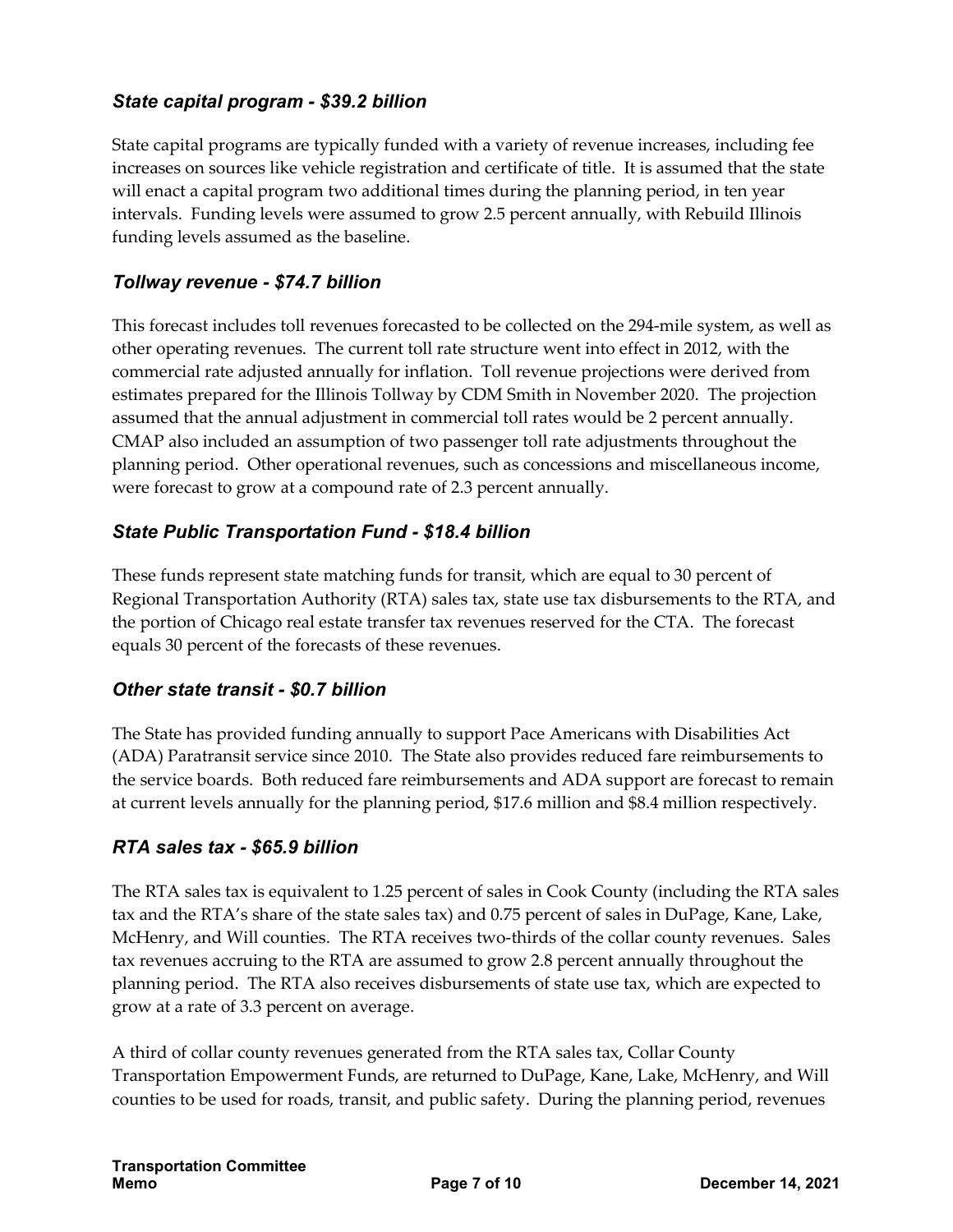total \$6.7 billion and annual growth averages 3.0 percent. Growth assumptions were based on projected population growth combined with inflationary assumptions.

## *Chicago real estate transfer tax (RETT) - \$2.2 billion*

The \$1.50 per \$500 of value of the City of Chicago's RETT is transferred to the Chicago Transit Authority (CTA). Revenues were forecast to grow at an average rate of 2.7 percent annually.

### *Transit passenger fares and other transit operating revenue - \$45.8 billion*

This includes passenger fares for the CTA, Metra, Pace, and Pace ADA and other revenues for the RTA, CTA, Metra, Pace, and Pace ADA such as advertising revenue, investment income, and Medicaid reimbursements. Revenues were forecast to grow at an average rate of 2.0 percent annually. To the extent that ridership does not substantially return to normal levels by the beginning of the planning period, it is assumed that fare revenue will be supplemented by other federal or state operating support. Other operating revenues are assumed grow at a rate of 1.2 percent annually, based on assumed rates of growth in system revenue and ridership.

#### *Other local revenues - \$76.9 billion*

These are funding sources used for transportation purposes by counties, townships, and municipalities, such as property tax revenue, sales tax revenue, local motor fuel taxes and impact fees. Revenues were calculated for municipalities and townships using 2017 U.S. Census of Governments data. County revenues were obtained from recent county budget documents. Revenues were adjusted to the current year using the change in the Consumer Price Index and population growth. To forecast to 2050, growth rates for CMAP population forecasts were added to an annual 2.5 percent inflationary adjustment. Average annual growth regionwide was 3.0 percent.

County MFTs for DuPage, Kane, Lake, McHenry, and Will counties were forecast separately using the same methodology for the state MFT, although baseline fuel economy was derived separately for each county, and AVMT growth was calculated using growth rates in AVMT for each county for each air quality conformity analysis year. These revenues are expected to total \$2.4 billion over the planning period.

#### **Operations and administration expenditures**

This category includes the cost of administering, operating, and servicing debt for the region's existing roadway and transit system. This assumes no operational enhancements, but the continued operation of the existing system. This includes employee costs, rent, utilities, noncapital repairs, fuel, debt service, as well as other costs needed to administer daily operations of the transportation system.

### *Roadway expenditures - \$120.0 billion*

The forecast consists of operations and administrative costs for IDOT District 1, Illinois Tollway, counties, townships, and municipalities, including Tollway debt service and state debt service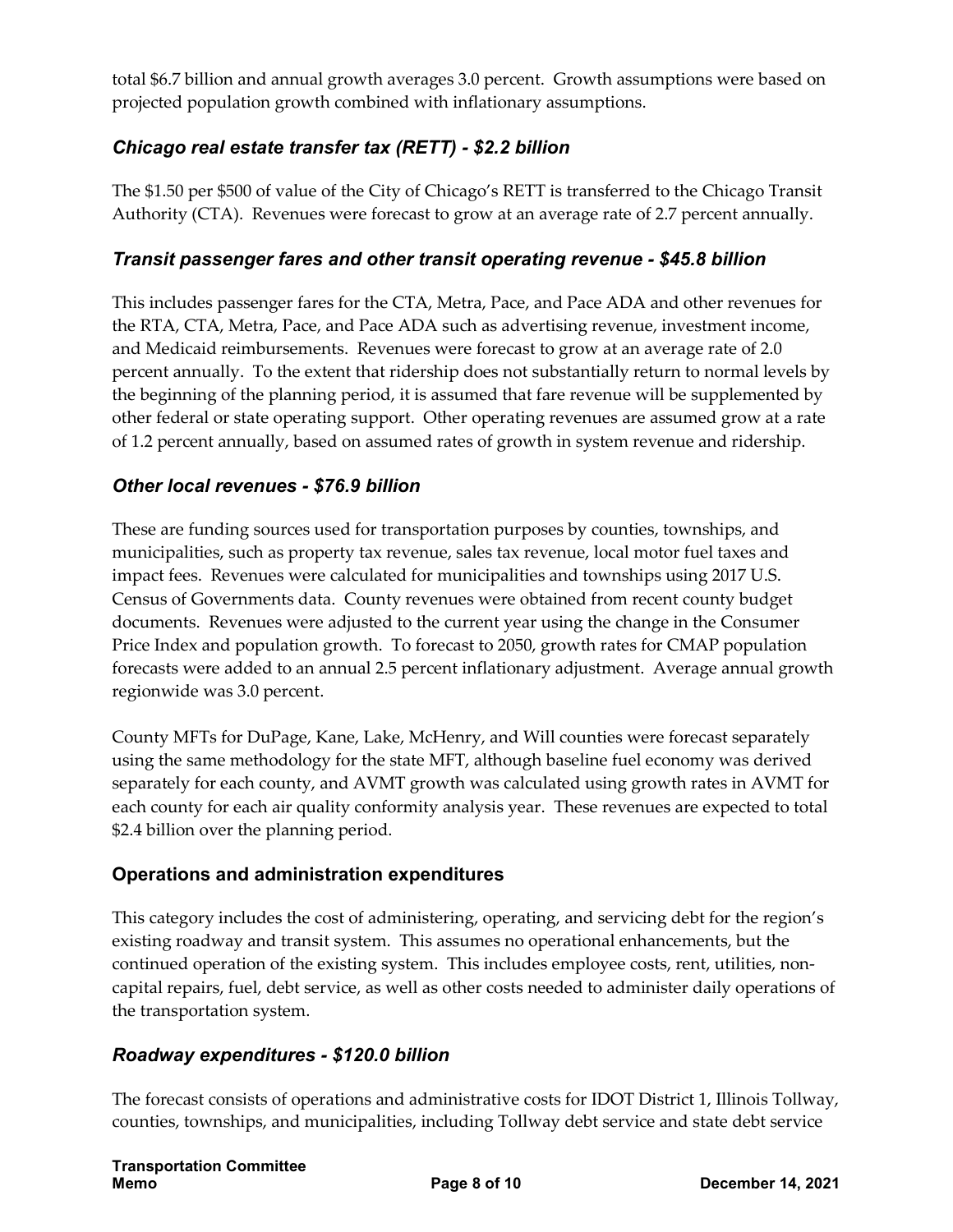for Series A bonds. Tollway and IDOT District 1 operating and administrative expenditures were forecasted linearly based on the most recent 20 years of available data. During the planning period, annual growth averaged 2.6 percent for IDOT District 1 and 2.1 percent for the Illinois Tollway. Tollway interest payments were forecast based on past trends, and growth averaged 2.0 percent annually during the planning period. Series A bond payments were forecast to grow linearly at an average rate of 1.8 percent annually during the planning period, and it was assumed that 45 percent of these costs were attributable to the region.

County budget documents provided baseline county expenditures for 2019. Municipal and township expenditures were estimated from the local highway operations expenditures reported to the 2017 Census of Governments, and adjusted to the current year based on inflation and population growth. County, township, and municipal expenditures were assumed to grow at an average rate of 3.0 percent annually during the planning period due to growth in the region's population and growth in inflation.

### *Transit expenditures - \$136.3 billion*

The forecast includes operating, administration, and debt service costs for the RTA, CTA, Metra, Pace, and Pace ADA. Operating and administrative expenditures were forecast to grow an average of 2.7 percent annually during the planning period. The interest portion of debt service payments were forecasted to grow an average of 0.7 percent annually.

### **Capital maintenance expenditures to maintain current asset conditions**

The forecast includes the cost of capital maintenance on the region's roadway and transit system based on maintaining current conditions. The expenditure forecast is based on the investment needed to keep these conditions constant and not increase the backlog of facilities in fair or poor condition. These expenditure forecasts include capital maintenance expenditures completed in tandem with RSPs but do not include any costs that would address a need for increased capacity on the transportation system.

Based on analysis and input from transportation agencies, staff inflated maintenance unit costs for year-of-expenditure using a 2.5 percent rate, which was also used in ON TO 2050. Over the past 20 years, the average annual percent change in the U.S. Consumer Price Index was 2 percent. FHWA's National Highway Construction Cost Index has experienced average annual increases of 2.2 percent over the past decade.

### *Roadway capital expenditures - \$109.4 billion*

Capital maintenance includes costs for expressways, arterials, collectors, local roads, bridges, and signals. The scenarios used assumed that current asset conditions would be maintained during the planning period. Various transportation departments provided feedback on modeling assumptions, unit costs, and lifecycle assumptions.

For roadways with condition data, CMAP staff used IDOT's asset management spreadsheet tool to forecast the cost to maintain pavement condition in its current condition. IDOT's tool is able to evaluate the impacts of different investment options for both pavements and bridges. CMAP